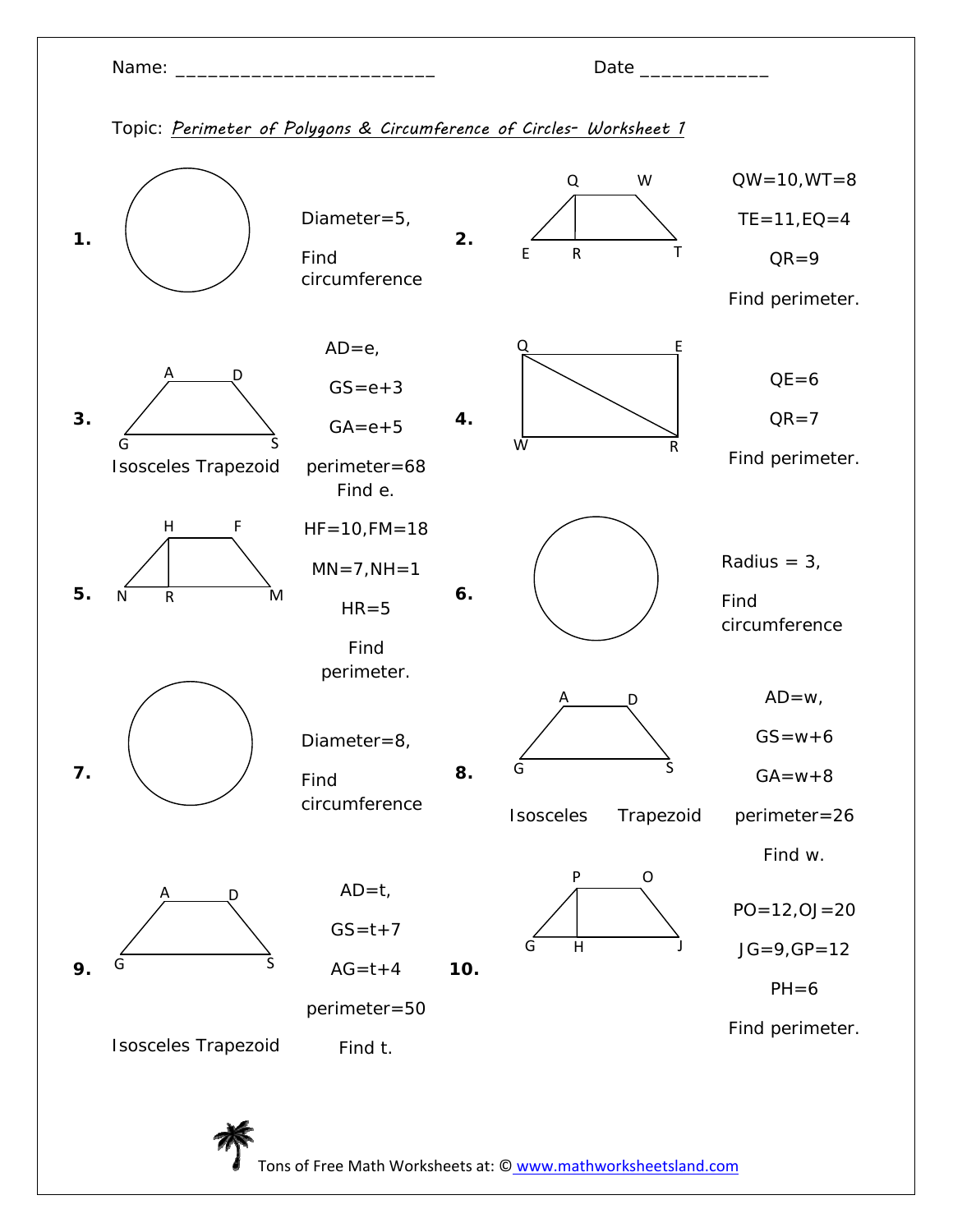| Name: |
|-------|
|-------|

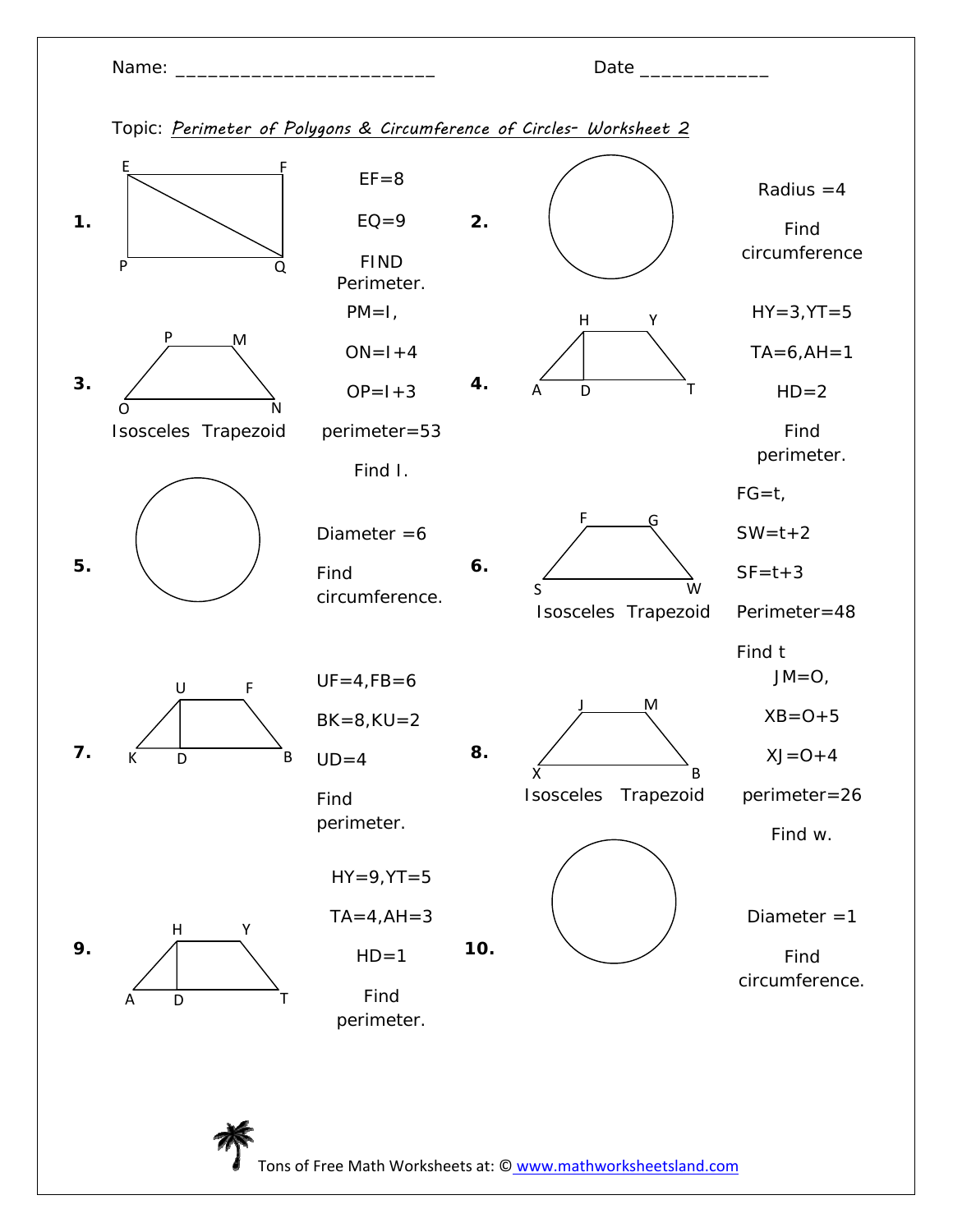Name:  $\Box$ 

|--|

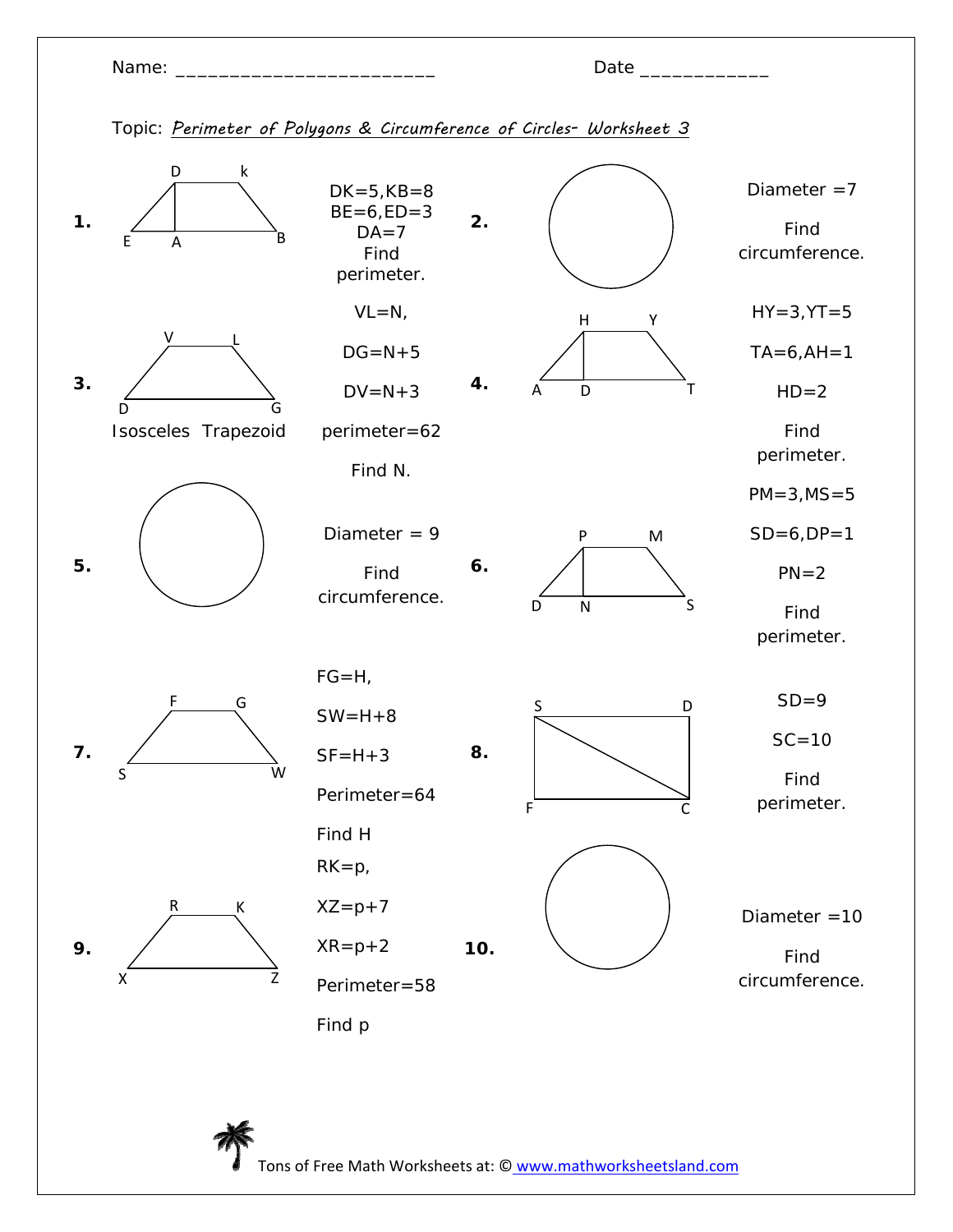